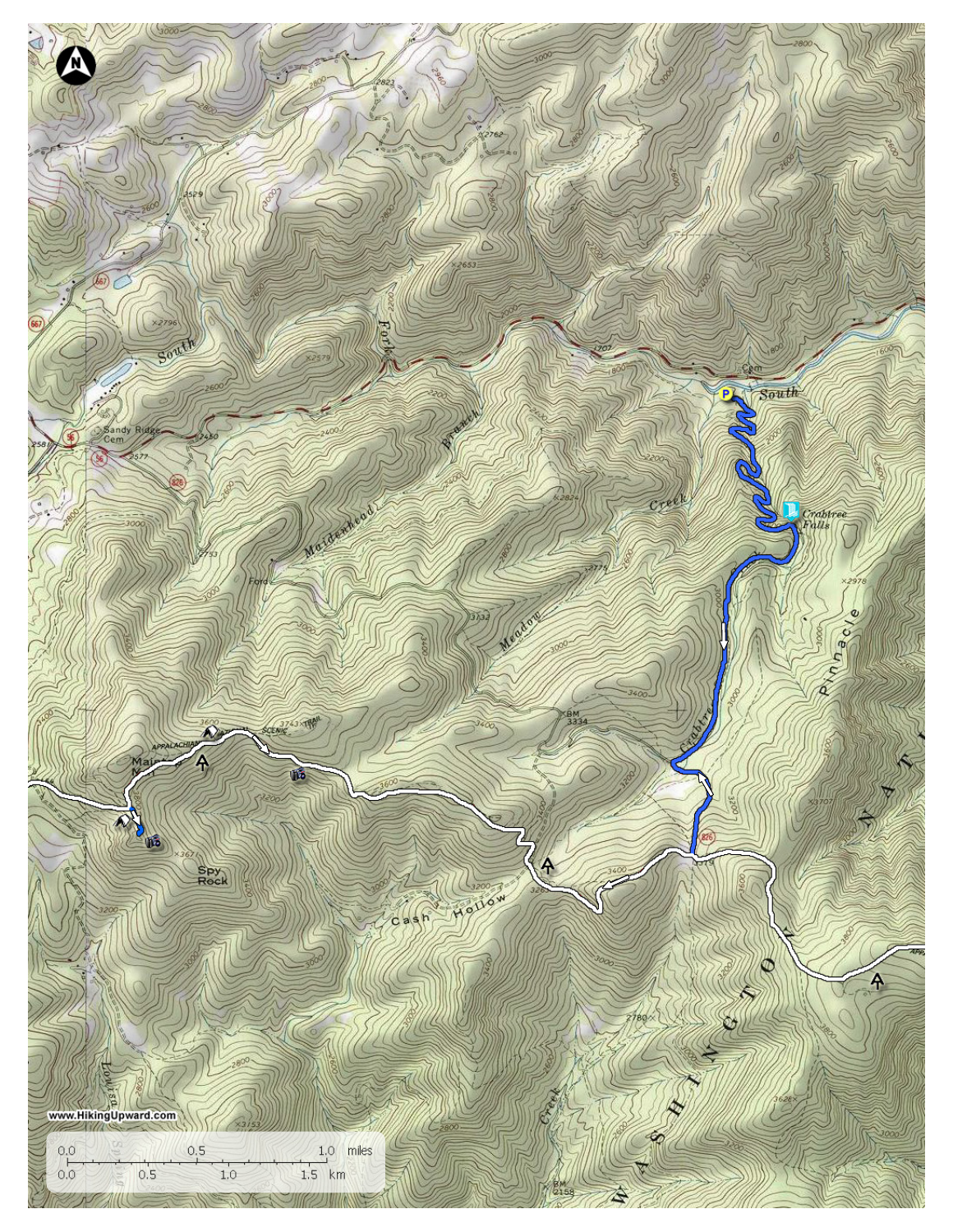## **Crabtree Falls/Spy Rock - Nelson County, Virginia**

| Length                                                                    | <b>Difficulty</b>                                           | <b>Streams</b> | <b>Views</b> | <b>Solitude</b> | Camping |
|---------------------------------------------------------------------------|-------------------------------------------------------------|----------------|--------------|-----------------|---------|
| $3.8$ mls                                                                 |                                                             |                |              |                 | N/A     |
| Hiking Time: 3.0 hours plus a half hour for lunch<br>Elev. Gain: 1,380 ft |                                                             |                |              |                 |         |
| 13.9 mls                                                                  |                                                             |                |              |                 |         |
| <b>Elev. Gain:</b> 3,610 ft                                               | <b>Hiking Time:</b> 5.5 hours plus 1hr for lunch and breaks |                |              |                 |         |
|                                                                           | <b>Parking</b> Park at Crabtree Falls 37.85144, -79.07922   |                |              |                 |         |

Crabtree Falls is one of the most beautiful waterfalls in Virginia, and certainly the tallest. It is commonly referred to as the tallest waterfall in the East. This is a mistake because Crabtree Falls is actually a series of waterfalls, all beautiful and tall but not one distinct drop. Crabtree Creek flows from Crabtree Meadows through a rare hanging valley for this region before plunging 1,080 feet towards the Tye River. There are 3 distinct sections. The lowest section is the tallest and consists of many drops, the lowest right near the parking lot. The middle section is a single drop through a crevice surrounded by trees and moss, it is wildly different than the lowest section. The upper waterfall is the largest single drop over a massive cliff. You could spend an entire day here taking pictures, soaking up the scenery, but there is so much more to explore.

Beyond the upper waterfall the trail climbs through a hanging valley on its way to Crabtree Meadows. From the meadows it is a short hike to the Appalachian Trail where you can choose to hike to The Priest or Spy Rock. This hike takes you south on the Appalachian Trail to Spy Rock. Spy Rock is an incredible rock dome on the east side of Maintop Mountain with 360° views of the Religious Range, Mt. Pleasant, The Priest, Three Ridges and St. Mary's Wilderness areas, and the eastern foothills. You can do Crabtree Falls and Spy Rock as separate short hikes or you can try this hike for a wonderful day combining waterfalls with incredible vistas.

- **Mile 0.0** Hike begins in the Crabtree Falls parking lot. Take the paved trail at the far left of the lot beside the information board.
- **Mile 0.2** Reach a viewing platform at the base of the lower section of Crabtree Falls. For the next 0.7 mi the trail switchbacks up the lower falls. The lower section consists of multiple drops totaling over 350 feet. Mile 0.4 – The trail follows a large staircase below a boulder to the base of a beautiful drop. The water is funneled to the far left side of a cliff while the rest of the cliff is covered in moss and ice (in winter).
- **Mile 0.7** Reach the largest drop of the lower section, well over 200 feet.
- **Mile 0.9** After 0.7-mi of climbing the trail passes by an observation platform at the top of the lower falls. Crabtree Creek flattens out beyond this viewpoint on its way to the middle falls. There is a large cave on the right formed by fallen boulders.
- **Mile 1.0** The trail reaches the base of middle falls section. The middle falls is a single drop ~90 feet where the water flows through a moss-covered crevice near the bottom. **Mile 1.6** – Arrive at the base of the upper falls. Crabtree Creek plunges over a towering cliff on a double drop over 200 feet high.
- **Mile 1.9** Cross a wood bridge over Crabtree Creek at the top of the upper falls. There is a long, stone wall guarding the viewing area from the vertical cliff. From here you can barely see the water flowing
- over the rock face, but there are great views of the Tye River Gorge. **Do not stray beyond the wall**, the rocks are covered with a very slippery algae, and according to the Forestry Service sign, many people have fallen to their deaths climbing out onto the rocks.

To complete the 3.8 mile out/back Crabtree Falls hike only, return down the trail. If you are hiking the 13.9 mile Crabtree Falls/Spy Rock route continue with the directions below.

Beyond the waterfalls the Crabtree Falls Trail follows Crabtree Creek for 1.4-mi through a hanging valley. There are many wonderful campsites beside the creek.

**Mile 3.3** – Crabtree Falls Trail ends at the upper parking lot at the Crabtree Meadows campground. Go left on the forest road heading uphill towards the Appalachian Trail.